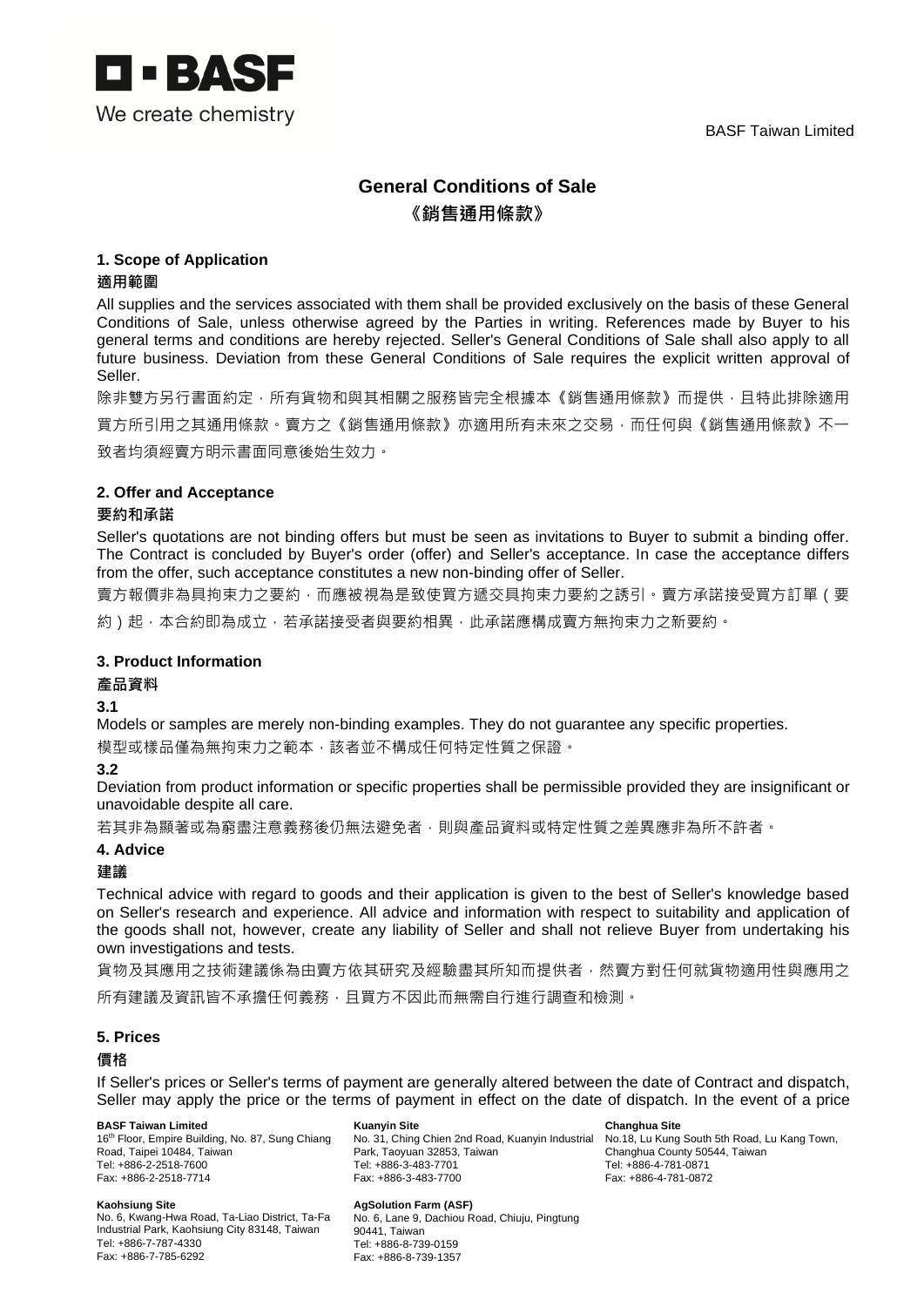

increase, Buyer is entitled to withdraw from the Contract by giving notice to Seller within 14 days after notification of the price increase.

於合約簽約日至出貨日間,若賣方之價格或付款條件有普遍性變動,賣方得逕行適用出貨日當時有效之價格或 付款條件。如遇價格上漲,於收受價格上漲通知後十四 (14) 日内,買方有權通知賣方解除合約。

## **6. Delivery**

#### **交貨**

#### **6.1**

Delivery dates or deadlines specified by Seller are at all times estimates only and non-binding unless fixed delivery dates or deadlines have been explicitly confirmed or agreed.

除非固定交貨日期或期限經明示確認或同意,否則賣方指定交貨日期或期限皆僅為預估,且不具拘束力。

#### **6.2**

General Commercial Terms shall be interpreted in accordance with the INCOTERMS in force on the date the Contract is concluded.

通用商務條款之解釋應依本合約簽署日有效之《國貿條款》(INCOTERMS) 為據。

### **7. Damage in Transit**

#### **運輸途中之毀損**

Notice of claims arising out of damage in transit must be lodged by Buyer directly with the carrier within the period specified in the contract of carriage and Seller shall be provided with a copy thereof.

就運輸途中之毀損,買方應於運送合約所定期限內直接向承運人發出索賠通知,且須以副本通知賣方。

## **8. Laws in Country of Destination**

### **目的地所在國家法律**

#### **8.1**

Buyer is responsible for compliance with all laws and regulations applicable in the country of destination regarding import, delivery, storage and use of the goods delivered by Seller.

買方有責任遵守目的地所在國家有關賣方交付貨物所適用之進口、運送、儲存和使用方面之所有法律及規範。 **8.2**

Buyer shall not sell, supply or deliver, directly or indirectly, the goods to any party or destination that, at the material time, is declared an embargoed or a restricted party by the United Nations or relevant export control laws. Buyer shall hold harmless and fully indemnify Seller, its officers, employees, contractors, servants and agents from and against any and all claims, causes of action, damages, fines, penalties or losses, including all legal fees and reasonable attorney's fees, any of the aforesaid may suffer or incur, which directly or indirectly result from any failure of Buyer to comply with this Article.

買方不應直接或間接販售、提供或交付本貨物給予任何聯合國或相關出口管制法律於當下宣告為遭禁運之一方 或地點或為受限制方者。就買方未能遵守本條規定直接或間接導致任何前述者可能所承受或所產生之任何及所 有之主張、實體請求權依據、損害賠償、罰該、罰款或損失(包括所有法律費用及合理律師費),買方應對賣 方、其主管、員工、承包商、輔助人及代理人進行擔保及完全之補償。

#### **9. Payment**

**付款**

#### **9.1**

Delay in due payment constitutes a fundamental breach of Contract. Buyer defaults if, when the purchase price is due, he does not pay in response to a reminder, but at the latest if he has not paid within 30 days of receipt of an invoice and the due date for the purchase price, even if Seller has not issued a reminder. If a calendar date for payment has been set Buyer shall be in default, even without a reminder, if he does not pay on time.

遲延支付到期款項構成本合約之重大違約。如採購價格到期且買方經催告後未付款,或即使賣方未為催告而至 遲買方於收到發票及貨款到期後三十 (30) 天內仍未付款者, 即為買方違約, 如已確定具體付款日期, 即使未為 催告,期限屆至但買方未按時付款時,亦為買方違約。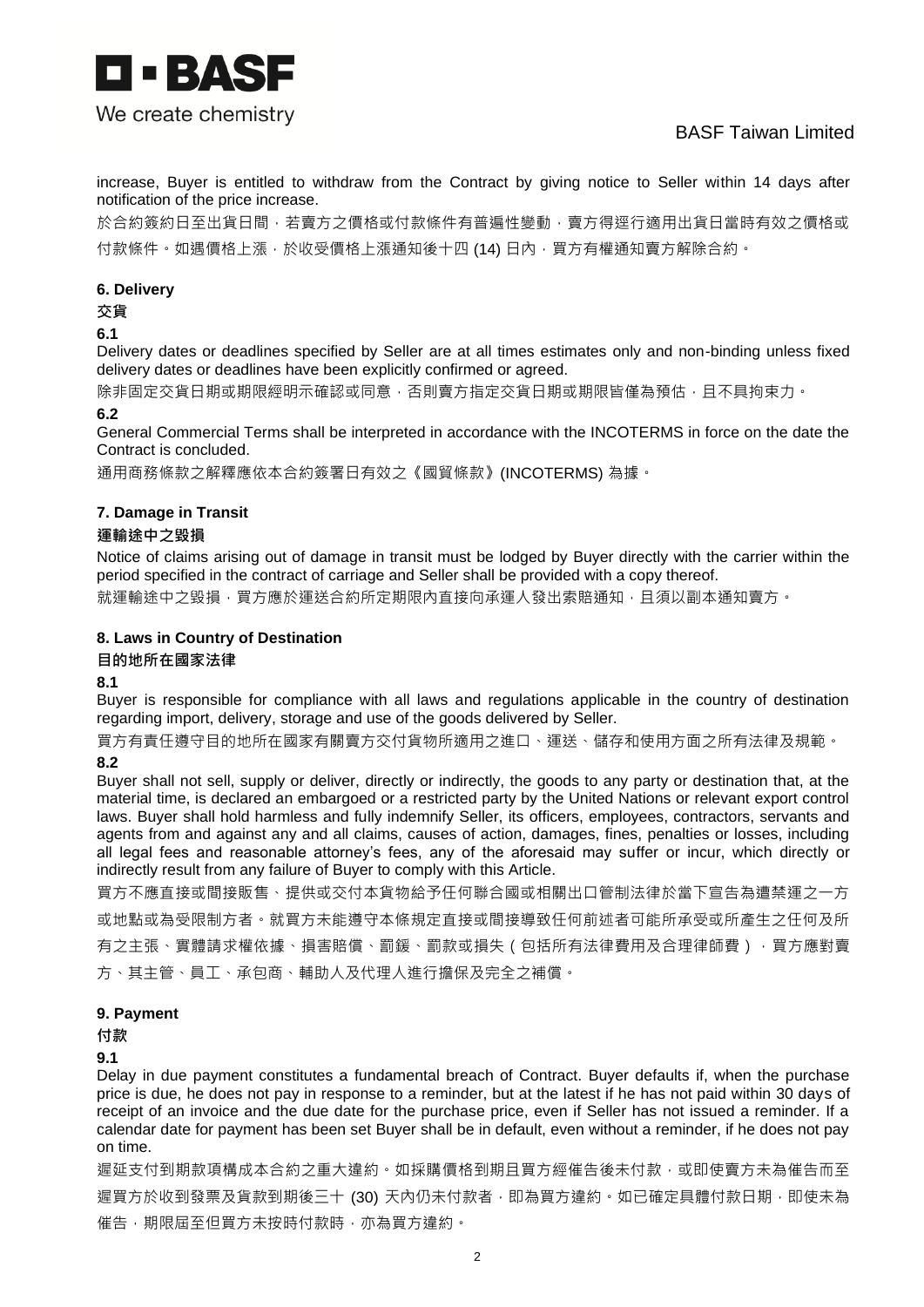

#### **9.2**

In the aforementioned cases Seller is entitled to charge interest on the amount outstanding from the moment of default at the rate of five percentage points above the current monthly EURIBOR rate (Euro Interbank Offered Rate) if invoiced in Euro or in a currency aligned with the Euro; or, if invoiced in any other currency, at the rate of five percentage points above the discount rate of the major banking institution of the country of the invoiced currency; however, in no case less than six percent of the amount outstanding. Nevertheless, in no event shall the interest rate so charged exceed sixteen percentage points per annum.

在前述情況下,賣方有權對未付款項自遲延付款日起加計利息,發票貨幣為歐元或與歐元相關聯之貨幣者,利 息按當時 EURIBOR 月利率 (歐元銀行間拆借利率)加上該利率百分之五 (5%) 計算;發票貨幣為其他幣別 者,利息按發票貨幣國主要銀行機構貼現率加其百分之五 (5%) 計算,但最低利息金額不少於未付款項的百分 之六 (6%),惟依此加計之利率皆應以週年百分之十六 (16%)為限。

#### **9.3**

Buyer will pay all import, customs duties and any other taxes payable in the country of destination. Buyer shall assume responsibility for and shall hold Seller harmless from the payment for all taxes (save for taxes on the income of Seller) which may be required at any time under applicable law and/or which may become due by reason of the performance of any obligation hereunder, and Buyer shall sign and deliver any instruments as may be necessary, including the making of payment of any interest or penalty related to or arising from such taxes or contributions.

買方將支付所有進口、關稅和其他任何在目的地所在國家應支付之稅款,買方有責且應就所有稅款(對賣方收 入所課徵之稅款除外)之償付擔保賣方皆無須負擔所有依適用法令應繳交及/或因履行此處之義務而須支付之稅 款,而且買方應簽署並交付任何可能所需之文件,包括繳交任何與該等稅賦或稅捐相關或所衍生之利息或罰

金。

#### **10. Warranties**

#### **保證**

#### **10.1**

Seller warrants that at the time of delivery (i) the goods supplied complies with the Seller's specifications; and (ii) the goods supplied is free and clear of all defects in title. Unless otherwise stated herein, no warranty or guarantee is given by Seller in respect of supplies or services under this Contract and all implied terms, whether implied by law or otherwise, are expressly excluded to the extent permitted by law. These warranties are made on condition that (i) Buyer has not mishandled, misused, damaged or modified the goods; and (ii) Buyer inspects the goods and notifies Seller of non-conformity in accordance with Article 10.3 below.

賣方保證,於交貨時: (i) 所交付之貨物與賣方之規格相符;且 (ii) 所交付之貨物無所有權之瑕疵。除非於此另

行敘明,賣方就本合約下所提供貨物或服務不提供任何保證或擔保,且所有默示條款(無論法定者或以他法默

示皆同)皆於法令許可範圍內予以明示排除。此等保證之前提為:(i) 買方未不當處理、誤用、損壞或改動貨

物;以及 (ii) 買方依下方第 10.3 條規定檢查該貨物且通知賣方該等不符情事。

#### **10.2**

Buyer must notify Seller in writing if the goods do not conform with the Contract (e.g. defects, wrong shipment or quantity differences) within 2 weeks of receipt of the goods, precisely describing the nature and extent of the lack of conformity. If the lack of conformity cannot be determined without reasonable investigations such notice may be given within six months (or, if Buyer's place of business is not in the same country as Seller's head office: one year) after receipt of the goods.

如果貨物與本合約不符 (如瑕疵、錯裝或數量差異),買方應於收受貨物後兩 (2) 周內以書面通知賣方,並精 確描述不符之性質和程度;如果為需要合理調查始能確定貨物不符者,買方可於收受貨物後六 (6) 個月內發出

該等通知,或若買方營業地與賣方總部非位於相同國家者,則可於一 (1) 年内發出通知。

#### **10.3**

In the event of lacking of conformity above, Seller shall, at its sole option: (i) in case of goods not conforming to Seller's specifications, to redeliver conforming goods at its costs; (ii) in the case of short delivery, to deliver the missing quantity at its cost; or (iii) offer a reduction in the purchase price.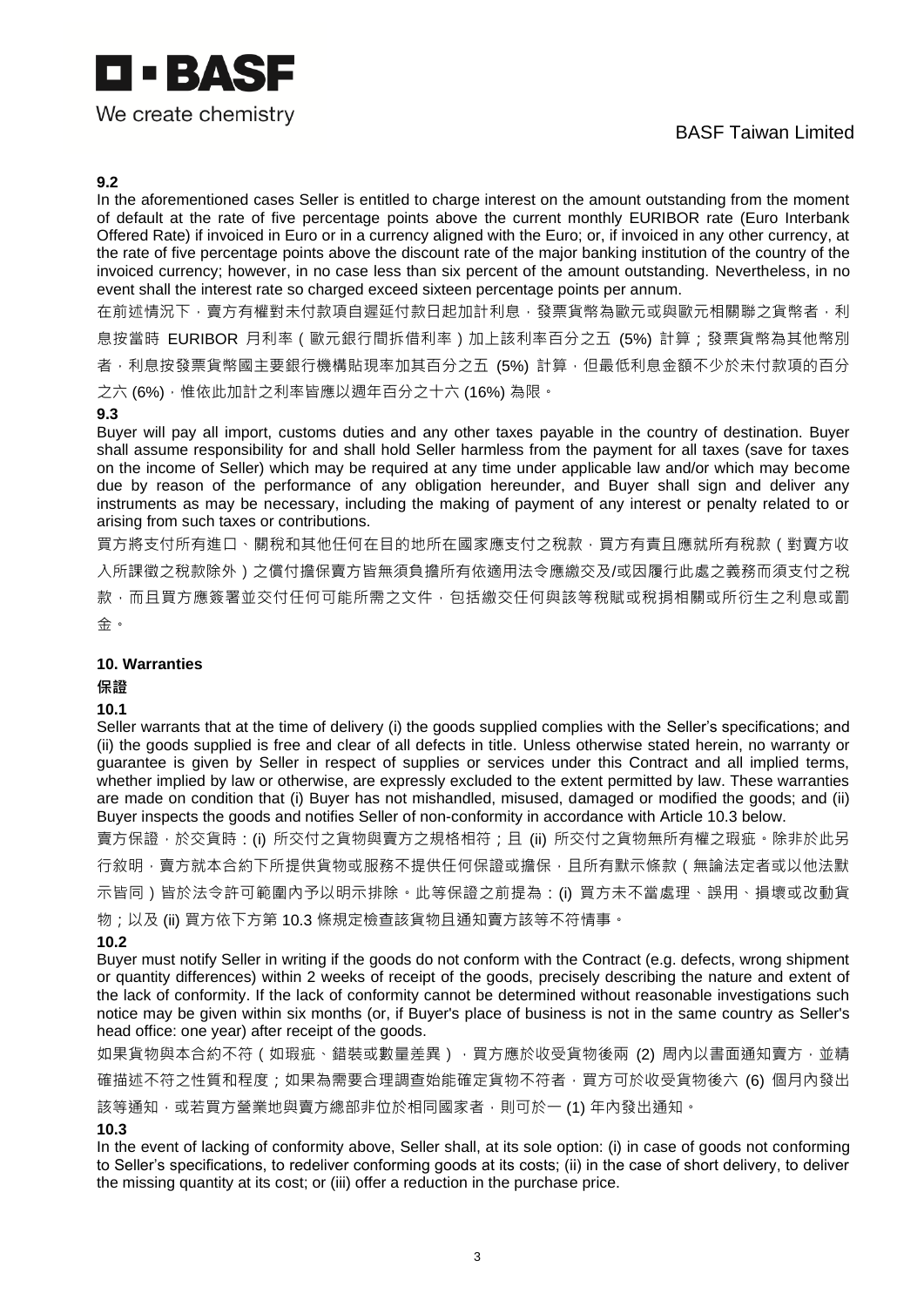

於上述不符狀況時,賣方應自行選擇:(i) 若為貨物與賣方規格不符時,重新自費交遞符合規格之貨物;(ii) 若 為交貨短少時, 自費交遞短少之數量; 或 (iii) 提供採購價格之減免。

#### **11. Liability**

# **責任**

## **11.1**

Article 10 sets out Seller's entire liability with respect to non-conforming goods. However, if Seller is not responsible for the lack of conformity, Buyer shall not be entitled to any claims for compensation.

第 10 條規定為買方就不合規格貨物之所有責任,但若貨物不符為不可歸責於賣方者時,買方則無權要求賠 償。

**11.2**

Seller shall have no other liability to Buyer for any loss or damages suffered by the Buyer other than that caused directly and solely by Seller's gross negligence or willful breach.

除直接且單獨因賣方故意或重大過失所致之損害外,賣方不對買方所受之任何損失或損害負責。

#### **11.3**

Seller's liability is limited in each case to compensation for foreseeable loss of Buyer due to Seller's default. Seller's total liability under this Contract is further limited to the price of the supplies or services sold by Seller. In no event shall Seller be liable for any consequential, special, indirect or punitive damages.

就賣方違約造成買方之損失,賣方各次賠償責任應以可預見之買方損失為限。此外,賣方在本合約之全部責任

應以賣方所售貨物或所提供服務之價格為限。而於任何情況下,賣方皆不就任何衍生性、特殊性、間接性或懲 罰性之損害賠償負責。

#### **12. Set off, Retention of Payment**

#### **貨款之抵銷和扣留**

A set off or retention of payment is only permitted if counterclaims exist which are either undisputed or adjudicated by final judgment.

僅於有不予爭執之相對主張或經終審裁判確定時,始可抵消或扣留貨款。

#### **13. Security**

#### **擔保**

If there are reasonable doubts about Buyer's ability to pay, especially if Buyer defaults, Seller may, subject to further claims, revoke credit periods and demand payment in advance or security for further supplies.

如果合理懷疑買方之付款能力,尤其若買方有違約情事時,除其他要求外,賣方亦得取消買方之信用付款期 限,並就後續供貨要求預先支付貨款或提供擔保。

## **14. Retention of Title**

#### **所有權保留**

The goods sold shall remain the property of Seller until the price has been paid in full. 買方貨款未全數付清前,賣方保留對所售貨物之所有權。

#### **15. Force Majeure**

#### **不可抗力**

#### **15.1**

The obligations of performance under the Contract will be temporarily suspended and excused for the period of interruption to the extent any failure of performance is due to any cause or event beyond the reasonable control of such Party, including without limitation: (i) fire, storm (including hurricanes, snow storms, blizzards or ice storms), hail, flood, strike, lockout, accident, act of war or terrorism, theft or loss of goods, equipment malfunction, riot, civil commotion, embargo, (ii) any regulation, law, order or restriction of any governmental department, commission, board, bureau, agency, court, or other similar government instrumentality, or (iii) inability of Seller to obtain any required raw material, energy source, equipment, labor or transportation, at prices and on terms Seller deems practicable from Seller's usual sources of supply (collectively "Force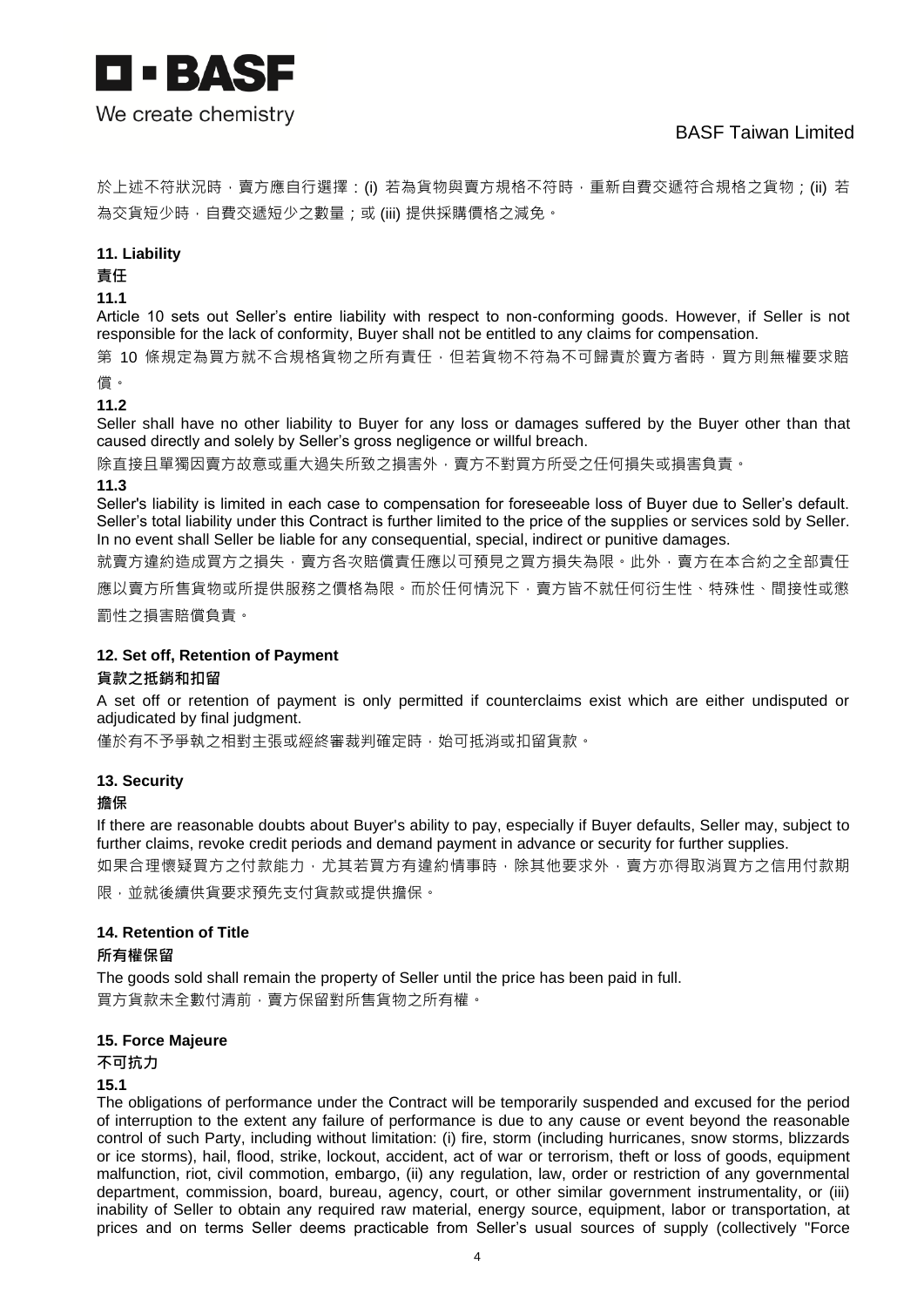

Majeure"); provided however that the foregoing relief will not be applicable to any obligation of the affected Party to make any payments under the Contract to the other Party or any third party. Good quantities so affected for the period of interruption may, at the option of either Party, be eliminated from the Contract without liability, including the pro rata share of any exclusive purchase obligation of Buyer. In the case of Force Majeure, Seller is not obligated to purchase any goods from third parties for delivery and any time commitments imposed on Seller in the Contract in respect of delivery of good will be extended by the period of time Force Majeure is claimed by the Seller, but the Contract will remain otherwise unaffected. The same applies to the extent such incident or circumstance renders the contractual performance commercially impractical for Seller over a long period or occurs with suppliers of Seller. If the aforementioned occurrences last for a period of more than three months, Seller is entitled to terminate the Contract without Buyer having any right to compensation.

就因超出一方合理控制之原因或事件所造成之本合約義務無法履行,於中斷期間內,本合約下義務之履行將暫 時予以停止且無須履行,情形包括但不限於: (i) 火災、暴風 ( 包括颶風、雪暴、暴雪或冰暴 ) 、冰雹、洪水、 罷工、鎖廠、意外、戰爭行為或恐怖主義、產品遭竊或滅失、設備故障、暴動、民變、禁運,(ii) 任何規定、法 律以及政府局處、委員會、部門、官署、機構、法院或其他類似政府組織之命令或限制,或 (iii) 賣方未能以其 視為可行之價格及條件自賣方一般供應來源取得任何所需之原物料、能源、設備、勞工或運輸服務(統稱「不 可抗力」),但前述狀況並不適用於受影響一方於本合約下之任何支付款項給予另一方或任何第三方之任何義 務。任一方可選擇將於中斷期間內受此影響之貨物自本合約內刪除而無須負擔任何責任,包括買方專屬採購義 務之等比例部分亦同。於不可抗力狀況時,賣方無義務自第三方採購任何產品以進行交貨,且就任何於本合約 内就貨物交付而拘束賣方之時間限制應比照賣方主張不可抗力之期間予以等期展延,但本合約除此之外不受影 響。而如該事件或狀況致使賣方長時間履行合約於商務上不可行或發生於賣方之供應商,相同邏輯應一體適 用。若前述狀況發生後持續超過三(3)個月,賣方可終止本合約且買方無權要求賠償。

**15.2**

The affected Party will promptly notify the other Party of the anticipated period of interruption due to Force Majeure and will take all reasonable measures to forthwith remedy the interruption.

受影響之一方應即時通知他方因不可抗力之預計中斷時間,且應採行所有合理措施以立即就中斷進行補救。

## **16. Place of Payment**

#### **付款地**

Regardless of the place of delivery of goods or documents, the place of payment shall be Seller's place of business.

付款地應為賣方營業處所之地點,而與貨物或文件之交付地點無涉。

#### **17. Communication**

**通知**

Any notice or other communication required to be received by a party is only effective at the moment it reaches this party. If a time limit has to be observed, the notice or other communication has to reach the recipient party within such time limit.

要求由一方收受之通知或其他通訊應於其送達該方時方生效力,而如須遵守特定時限,則該通知或通訊應於該

時限前送達接收方。

#### **18. Termination**

**終止**

**18.1**

In the event that Buyer becomes insolvent, is adjudged bankrupt or goes into receivership or liquidation or any petition is presented against Buyer for bankruptcy, receivership or liquidation, Seller is entitled without prejudice Seller's other rights, to immediately suspend or terminate the Contract.

如果買方破產、受破產宣告、進入接管或清算程序、或買方被聲請破產、接管或清算,賣方有權在不影響賣方 其他權利的情況下立刻暫停執行或終止合約。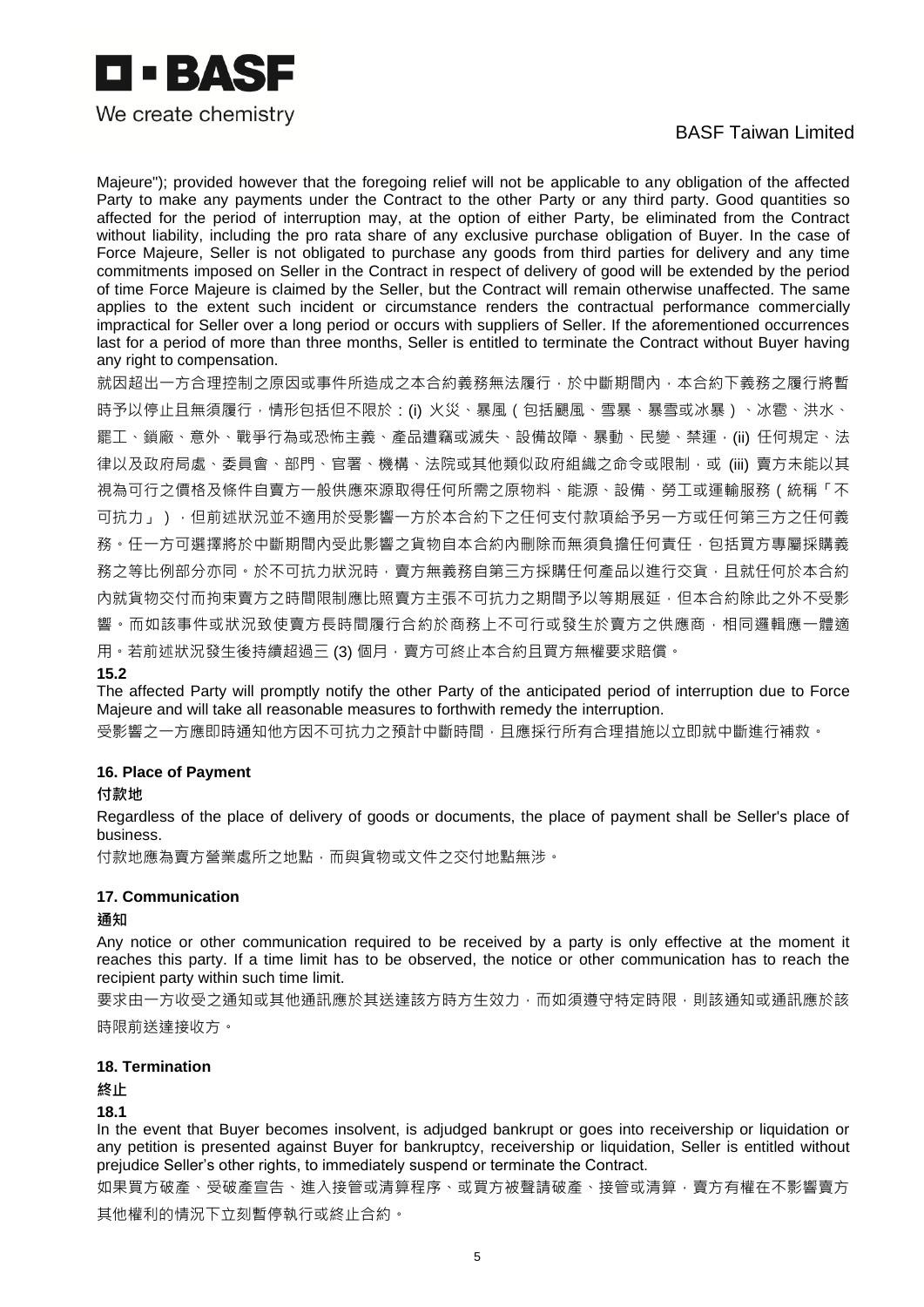

## We create chemistry

#### **18.2**

Termination of the Contract shall not affect or prejudice the accrued rights of action or remedies of Seller against Buyer.

本合約之終止不影響或妨礙賣方可對買方所生提出主張之權利或救濟。

### **19. Data Protection**

#### **資訊保護**

#### **19.1**

In case Buyer, in the course of the performance of the Contract, receives from Seller or otherwise obtains personal data related to employees of Seller ("Personal Data") the following provisions shall apply:

If processing of Personal Data disclosed in the aforementioned manner is not carried out on behalf of Seller, Buyer shall only be entitled to process Personal Data for the performance of the Contract. Buyer shall not, except as permitted by applicable laws, process Personal Data otherwise, in particular disclose Personal Data to third parties and/or analyze such data for its own purposes and/or form a profile. This also applies to the use of anonymized data.

Buyer shall ensure that Personal Data is only accessible by its employees, if and to the extent such employees require access for the performance of the Contract (need-to-know-principle). Buyer shall structure its internal organization in a way that ensures compliance with the requirements of data protection laws. In particular Buyer shall take technical and organizational measures to ensure a level of security appropriate to the risk of misuse and loss of Personal Data.

Buyer shall not acquire ownership of or other proprietary rights to the Personal Data and is obliged, according to applicable laws, to rectify, erase and/or restrict the processing of the Personal Data. Any right of retention of Buyer with regards to Personal Data shall be excluded. In addition to its statutory obligations, Buyer shall inform Seller in case of a Personal Data breach, in particular in case of loss, without undue delay, however not later than 24 hours after having become aware of it. Upon termination or expiration of the Contract Buyer shall, according to applicable laws, erase the Personal Data including any and all copies thereof.

如於履行本合約之過程中,買方接受賣方或以他法獲得關於賣方員工之個人資料(下稱「個人資料」),則應 適用下列條款:

若並非代表賣方對以前述方式揭露之個人資料進行處理時,買方僅有權為履行本合約而處理個人資料。除適用 法令許可外,買方不應另行對個人資料進行處理,尤其是為其自身目的及/或形成側寫而對第三方揭露個人資料 及/或分析該等資料,此於使用經去識別化資料者亦同。

如其員工為履行本合約而有存取必要時,買方應確保僅該等員工可存取該等個人資訊 (需知原則) ·買方應依 照可確保符合資料保護法令要求之方式建構其內部組織,買方尤應採行相應技術性及組織性手段以確保其保安 層級與該個人資料誤用及滅失之風險相符。

買方不應取得該等個人資料之任何所有權或其他財產權,且有義務依照適用法規對該等個人資料進行改正、刪 除及/或限制存取,日任何買方就個人資料之留置權皆應予以排除。若有個人資料外洩事件(遭竊案件尤為如 此),除其法定義務外,買方應通知賣方而不得有任何不當延遲,且不應遲於知悉該者起二十四 (24) 小時後為 之。於本合約終止或屆期時,可實施依照適用法令刪除個人資料,其之任何及所有副本亦同。

#### **19.2**

Information on data protection at Seller is available under [https://www.basf.com/tw/zh/legal/data](https://www.basf.com/tw/zh/legal/data-protection.html)[protection.html.](https://www.basf.com/tw/zh/legal/data-protection.html)

賣方之資料保護資訊請參見:[https://www.basf.com/tw/zh/legal/data-protection.html.](https://www.basf.com/tw/zh/legal/data-protection.html)

#### **20. Dispute Resolution**

#### **爭議解決**

Any dispute, controversy, difference or claim arising out of, relating to, or in connection with this Contract, or the breach, termination or invalidity thereof, shall be finally settled by arbitration referred to the Chinese Arbitration Association, Taipei in accordance with the Association's arbitration rules. The Seat of arbitration shall be Taipei, Taiwan. The language of arbitration shall be Chinese. The arbitral award shall be final and binding upon both parties.